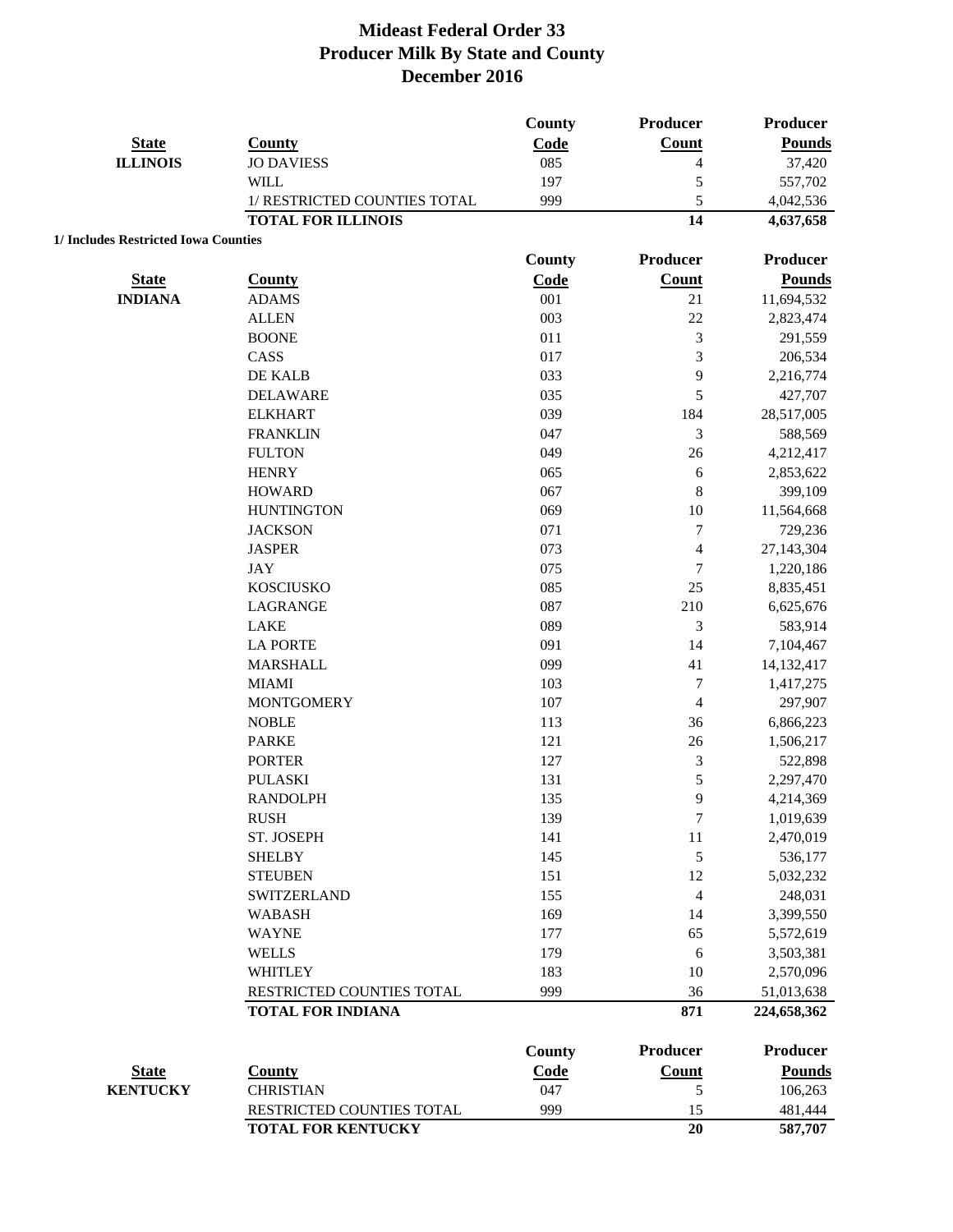|                                 |                           | County | Producer                 | <b>Producer</b> |
|---------------------------------|---------------------------|--------|--------------------------|-----------------|
| <b>State</b>                    | <b>County</b>             | Code   | <b>Count</b>             | <b>Pounds</b>   |
| <b>MARYLAND</b>                 | 2/ GARRETT                | 023    | 43                       | 2,665,870       |
| 2/ Includes Restricted Counties | <b>TOTAL FOR MARYLAND</b> |        | 43                       | 2,665,870       |
| <b>State</b>                    | <b>County</b>             | Code   | <b>Count</b>             | <b>Pounds</b>   |
| <b>MICHIGAN</b>                 | <b>ALCONA</b>             | 001    | 5                        | 824,760         |
|                                 | <b>ALGER</b>              | 003    | 4                        | 178,381         |
|                                 | <b>ALLEGAN</b>            | 005    | 65                       | 26,785,961      |
|                                 | <b>ALPENA</b>             | 007    | 33                       | 2,399,043       |
|                                 | <b>ARENAC</b>             | 011    | 21                       | 5,725,328       |
|                                 | <b>BARRY</b>              | 015    | 28                       | 29,338,254      |
|                                 | <b>BAY</b>                | 017    | 5                        | 1,678,263       |
|                                 | <b>BERRIEN</b>            | 021    | $\,$ 8 $\,$              | 3,811,937       |
|                                 | <b>BRANCH</b>             | 023    | 18                       | 6,598,964       |
|                                 | <b>CALHOUN</b>            | 025    | 21                       | 11,321,135      |
|                                 | CASS                      | 027    | $\mathfrak{Z}$           | 412,265         |
|                                 | <b>CHARLEVOIX</b>         | 029    | $\overline{\mathbf{4}}$  | 465,562         |
|                                 | <b>CHEBOYGAN</b>          | 031    | $\mathfrak{Z}$           | 80,737          |
|                                 | <b>CHIPPEWA</b>           | 033    | $\boldsymbol{7}$         | 805,415         |
|                                 | <b>CLARE</b>              | 035    | 28                       | 3,740,322       |
|                                 | <b>CLINTON</b>            | 037    | 54                       | 75,898,768      |
|                                 | <b>DELTA</b>              | 041    | $\overline{4}$           | 460,254         |
|                                 | <b>EATON</b>              | 045    | 24                       | 2,611,671       |
|                                 | <b>GENESEE</b>            | 049    | $\boldsymbol{7}$         | 1,771,061       |
|                                 | <b>GLADWIN</b>            | 051    | $\tau$                   | 734,548         |
|                                 | <b>GRATIOT</b>            | 057    | 35                       | 75,889,749      |
|                                 | <b>HILLSDALE</b>          | 059    | 26                       | 9,807,716       |
|                                 | <b>HURON</b>              | 063    | 64                       | 73,699,117      |
|                                 | <b>INGHAM</b>             | 065    | 23                       | 8,787,788       |
|                                 | <b>IONIA</b>              | 067    | 48                       | 31,939,061      |
|                                 | <b>IOSCO</b>              | 069    | 13                       | 3,107,814       |
|                                 | <b>ISABELLA</b>           | 073    | 41                       | 16,878,681      |
|                                 | <b>JACKSON</b>            | 075    | 16                       | 7,124,293       |
|                                 | <b>KALAMAZOO</b>          | 077    | $\boldsymbol{7}$         | 10,659,981      |
|                                 | <b>KENT</b>               | 081    | 31                       | 11,827,377      |
|                                 | <b>LAPEER</b>             | 087    | 28                       | 3,372,745       |
|                                 | LEELANAU                  | 089    | $\overline{\mathcal{L}}$ | 27,584          |
|                                 | <b>LENAWEE</b>            | 091    | 26                       | 36,102,789      |
|                                 | <b>LIVINGSTON</b>         | 093    | $10\,$                   | 3,961,215       |
|                                 | <b>MACOMB</b>             | 099    | $\mathfrak s$            | 303,495         |
|                                 | <b>MARQUETTE</b>          | 103    | $\mathfrak{Z}$           | 254,247         |
|                                 | <b>MASON</b>              | 105    | 15                       | 467,037         |
|                                 | <b>MECOSTA</b>            | 107    | 20                       | 4,249,344       |
|                                 | <b>MENOMINEE</b>          | 109    | 14                       | 1,058,104       |
|                                 | <b>MIDLAND</b>            | 111    | $\mathfrak{Z}$           | 313,098         |
|                                 | <b>MISSAUKEE</b>          | 113    | 42                       | 38,546,940      |
|                                 | <b>MONROE</b>             | 115    | $\mathfrak{Z}$           | 559,680         |
|                                 | <b>MONTCALM</b>           | 117    | 50                       | 14,825,334      |
|                                 | <b>MONTMORENCY</b>        | 119    | $\tau$                   | 452,276         |
|                                 | <b>MUSKEGON</b>           | 121    | 15                       | 12,949,902      |
|                                 | <b>NEWAYGO</b>            | 123    | 47                       | 6,801,448       |
|                                 | <b>OCEANA</b>             | 127    | $\,8\,$                  | 123,104         |
|                                 | <b>OGEMAW</b>             | 129    | 39                       | 10,655,995      |
|                                 | <b>OSCEOLA</b>            | 133    | 36                       | 12,100,712      |
|                                 | <b>OSCODA</b>             | 135    | 11                       | 251,653         |
|                                 | <b>OTTAWA</b>             | 139    | 58                       | 49,962,811      |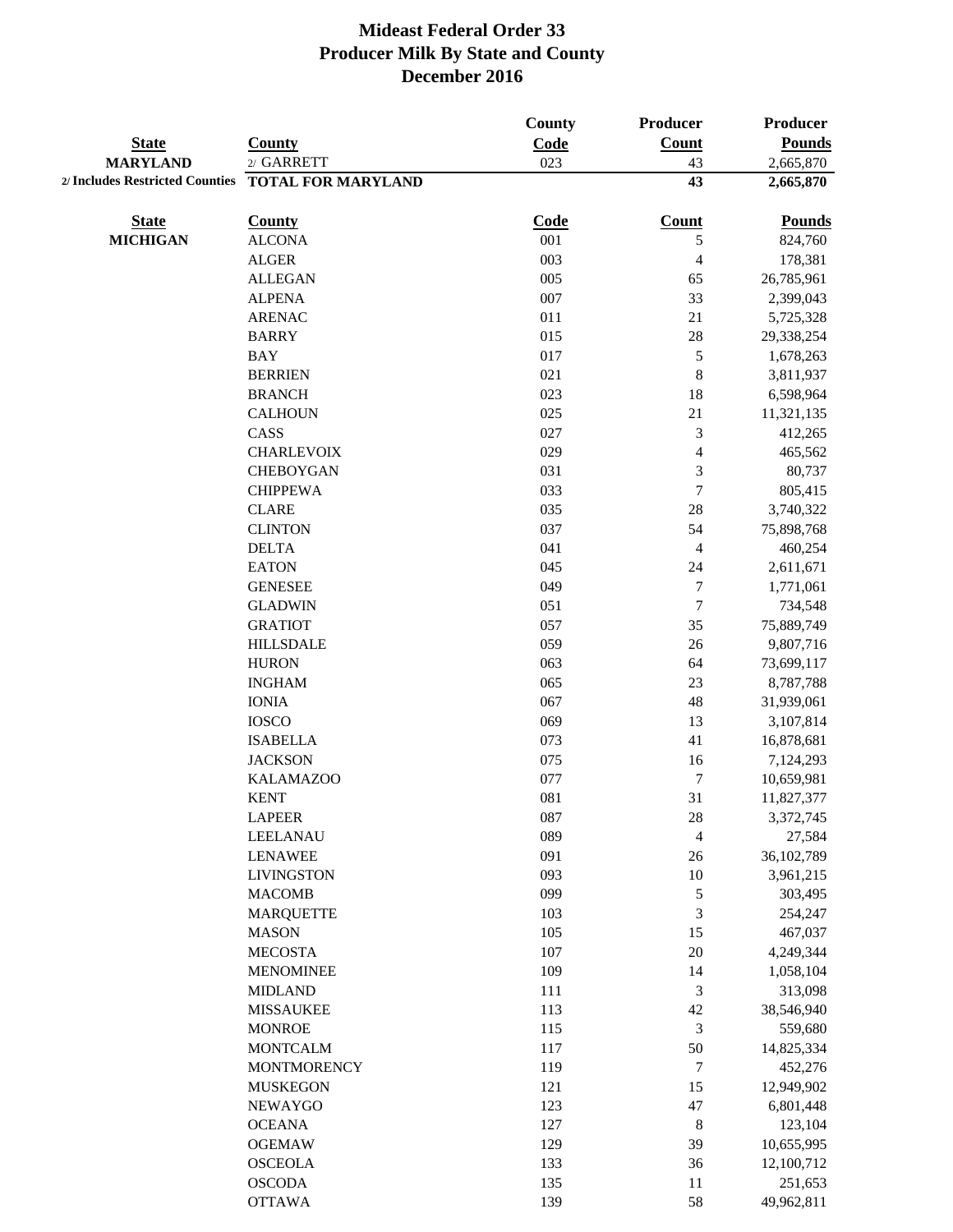|                  |                            | County        | <b>Producer</b> | <b>Producer</b> |
|------------------|----------------------------|---------------|-----------------|-----------------|
| <b>State</b>     | <b>County</b>              | Code          | Count           | <b>Pounds</b>   |
| <b>MICHIGAN</b>  | PRESQUE ISLE               | 141           | 9               | 196,393         |
|                  | <b>SAGINAW</b>             | 145           | 16              | 5,033,965       |
|                  | <b>ST. CLAIR</b>           | 147           | 11              | 2,015,420       |
|                  | ST. JOSEPH                 | 149           | 24              | 9,844,456       |
|                  | <b>SANILAC</b>             | 151           | 90              | 55,743,233      |
|                  | <b>SHIAWASSEE</b>          | 155           | 18              | 5,124,224       |
|                  | <b>TUSCOLA</b>             | 157           | 40              | 29,720,548      |
|                  | <b>VAN BUREN</b>           | 159           | 11              | 6,840,082       |
|                  | WASHTENAW                  | 161           | 18              | 3,857,542       |
|                  | <b>WEXFORD</b>             | 165           | 12              | 909,008         |
|                  | RESTRICTED COUNTIES TOTAL  | 999           | 18              | 1,959,156       |
|                  | <b>TOTAL FOR MICHIGAN</b>  |               | 1,364           | 743,947,746     |
|                  |                            |               |                 |                 |
|                  |                            | <b>County</b> | <b>Producer</b> | <b>Producer</b> |
| <b>State</b>     | <b>County</b>              | Code          | Count           | <b>Pounds</b>   |
| <b>MINNESOTA</b> | <b>OTTER TAIL</b>          | 111           | 6               | 348,696         |
|                  | <b>STEARNS</b>             | 145           | 6               | 310,625         |
|                  | <b>TODD</b>                | 153           | 11              | 89,156          |
|                  | RESTRICTED COUNTIES TOTAL  | 999           | 3               | 249,324         |
|                  | <b>TOTAL FOR MINNESOTA</b> |               | 26              | 997,801         |
|                  |                            |               |                 |                 |
|                  |                            | County        | <b>Producer</b> | <b>Producer</b> |
| <b>State</b>     | <b>County</b>              | Code          | Count           | <b>Pounds</b>   |
| <b>NEW YORK</b>  | CATTARAUGUS                | 009           | 54              | 17,596,257      |
|                  | <b>CHAUTAUQUA</b>          | 013           | 119             | 27,157,234      |
|                  | <b>ERIE</b>                | 029           | 11              | 3,145,083       |
|                  | <b>GENESEE</b>             | 037           | $\mathfrak{Z}$  | 4,960,977       |
|                  | <b>LIVINGSTON</b>          | 051           | 6               | 8,931,796       |
|                  | <b>WYOMING</b>             | 121           | 13              | 20,116,038      |
|                  | RESTRICTED COUNTIES TOTAL  | 999           | 9               | 6,373,189       |
|                  | <b>TOTAL FOR NEW YORK</b>  |               | 215             | 88,280,574      |
|                  |                            |               | <b>Producer</b> | <b>Producer</b> |
| <b>State</b>     | <b>County</b>              | Code          | Count           | <b>Pounds</b>   |
| <b>OHIO</b>      | <b>ADAMS</b>               | 001           | 15              | 976,426         |
|                  | <b>ALLEN</b>               | 003           | 3               | 551,808         |
|                  | <b>ASHLAND</b>             | 005           | 50              | 14,926,278      |
|                  | <b>ASHTABULA</b>           | 007           | 28              | 6,205,485       |
|                  | <b>ATHENS</b>              | 009           | $\overline{4}$  | 267,630         |
|                  | <b>AUGLAIZE</b>            | 011           | 39              | 6,664,609       |
|                  | <b>BELMONT</b>             | 013           | 11              | 1,028,865       |
|                  |                            | 015           |                 |                 |
|                  | <b>BROWN</b>               | 017           | $\overline{4}$  | 239,948         |
|                  | <b>BUTLER</b>              |               | $\mathfrak{Z}$  | 266,282         |
|                  | CARROLL                    | 019           | 29              | 2,237,038       |
|                  | <b>CHAMPAIGN</b>           | 021           | 10              | 914,445         |
|                  | <b>CLARK</b>               | 023           | $\overline{4}$  | 5,154,193       |
|                  | <b>COLUMBIANA</b>          | 029           | 76              | 11,822,974      |
|                  | COSHOCTON                  | 031           | $25\,$          | 2,582,865       |
|                  | <b>CRAWFORD</b>            | 033           | $\,8\,$         | 3,035,104       |
|                  | <b>DARKE</b>               | 037           | 41              | 10,581,055      |
|                  | <b>DEFIANCE</b>            | 039           | 10              | 7,399,542       |
|                  | <b>DELAWARE</b>            | 041           | $\overline{4}$  | 240,282         |
|                  | <b>FAIRFIELD</b>           | 045           | 10              | 582,100         |
|                  | <b>FULTON</b>              | 051           | 10              | 5,023,150       |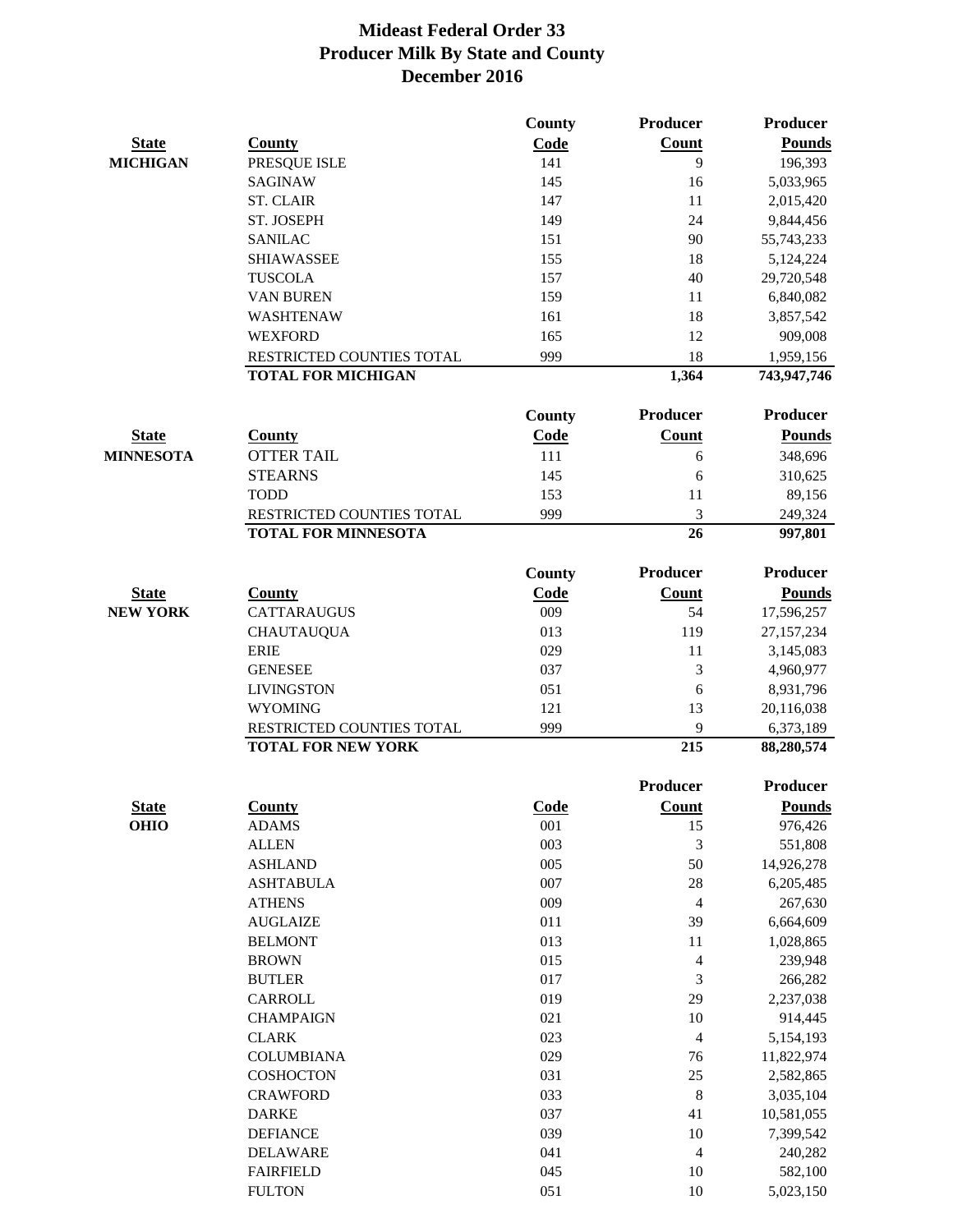**Producer Producer** 

| <b>State</b> | <b>County</b>             | Code | <b>Count</b>   | <b>Pounds</b> |
|--------------|---------------------------|------|----------------|---------------|
| OHIO         | <b>GALLIA</b>             | 053  | $\overline{4}$ | 61,114        |
|              | <b>GEAUGA</b>             | 055  | 51             | 4,310,561     |
|              | <b>GREENE</b>             | 057  | 4              | 1,003,030     |
|              | <b>GUERNSEY</b>           | 059  | 5              | 429,251       |
|              | <b>HANCOCK</b>            | 063  | $\sqrt{3}$     | 1,411,786     |
|              | <b>HARDIN</b>             | 065  | 9              | 9,404,682     |
|              | <b>HARRISON</b>           | 067  | 6              | 397,315       |
|              | <b>HENRY</b>              | 069  | 7              | 4,037,094     |
|              | <b>HIGHLAND</b>           | 071  | 21             | 1,000,587     |
|              | <b>HOLMES</b>             | 075  | 171            | 12,778,195    |
|              | <b>HURON</b>              | 077  | 49             | 6,531,684     |
|              | <b>JACKSON</b>            | 079  | $\overline{4}$ | 76,098        |
|              | <b>JEFFERSON</b>          | 081  | $\overline{7}$ | 721,657       |
|              | <b>KNOX</b>               | 083  | 31             | 7,633,502     |
|              | <b>LICKING</b>            | 089  | 12             | 3,682,167     |
|              | <b>LOGAN</b>              | 091  | $27\,$         | 4,032,244     |
|              | <b>LORAIN</b>             | 093  | 17             | 1,773,024     |
|              | <b>MADISON</b>            | 097  | 11             | 15,920,371    |
|              | <b>MAHONING</b>           | 099  | 31             | 7,178,881     |
|              | <b>MARION</b>             | 101  | 5              | 6,634,640     |
|              | <b>MEDINA</b>             | 103  | 22             | 3,692,127     |
|              | <b>MEIGS</b>              | 105  | 6              | 525,238       |
|              | <b>MERCER</b>             | 107  | 94             | 28,382,762    |
|              | <b>MIAMI</b>              | 109  | 10             | 1,140,128     |
|              | <b>MONROE</b>             | 111  | 10             | 674,330       |
|              | <b>MONTGOMERY</b>         | 113  | $\sqrt{3}$     | 350,913       |
|              | <b>MORGAN</b>             | 115  | 7              | 1,887,193     |
|              | <b>MORROW</b>             | 117  | $\,$ 8 $\,$    | 2,321,156     |
|              | <b>MUSKINGUM</b>          | 119  | 13             | 813,244       |
|              | <b>PAULDING</b>           | 125  | 9              | 23,160,298    |
|              | <b>PERRY</b>              | 127  | $\sqrt{3}$     | 359,698       |
|              | <b>PICKAWAY</b>           | 129  | 5              | 250,784       |
|              | <b>PIKE</b>               | 131  | $\,$ 8 $\,$    | 217,341       |
|              | <b>PORTAGE</b>            | 133  | 12             | 2,465,592     |
|              | <b>PREBLE</b>             | 135  | 9              | 1,474,410     |
|              | <b>PUTNAM</b>             | 137  | 13             | 4,583,631     |
|              | <b>RICHLAND</b>           | 139  | 109            | 12,342,994    |
|              | <b>ROSS</b>               | 141  | $\overline{4}$ | 144,967       |
|              | <b>SANDUSKY</b>           | 143  | $\,8\,$        | 839,953       |
|              | <b>SENECA</b>             | 147  | 3              | 842,561       |
|              | <b>SHELBY</b>             | 149  | 43             | 9,340,545     |
|              | <b>STARK</b>              | 151  | 72             | 11,887,613    |
|              | TRUMBULL                  | 155  | 26             | 4,328,971     |
|              | TUSCARAWAS                | 157  | 141            | 14,946,698    |
|              | <b>UNION</b>              | 159  | 8              | 778,428       |
|              | VAN WERT                  | 161  | 8              | 9,554,931     |
|              | <b>WASHINGTON</b>         | 167  | 20             | 3,039,824     |
|              | <b>WAYNE</b>              | 169  | 227            | 48,008,711    |
|              | <b>WILLIAMS</b>           | 171  | $\mathfrak{Z}$ | 7,566,192     |
|              | <b>WOOD</b>               | 173  | 6              | 4,707,314     |
|              | <b>WYANDOT</b>            | 175  | 6              | 703,087       |
|              | RESTRICTED COUNTIES TOTAL | 999  | 15             | 1,179,662     |
|              | <b>TOTAL FOR OHIO</b>     |      | 1,790          | 372,229,258   |